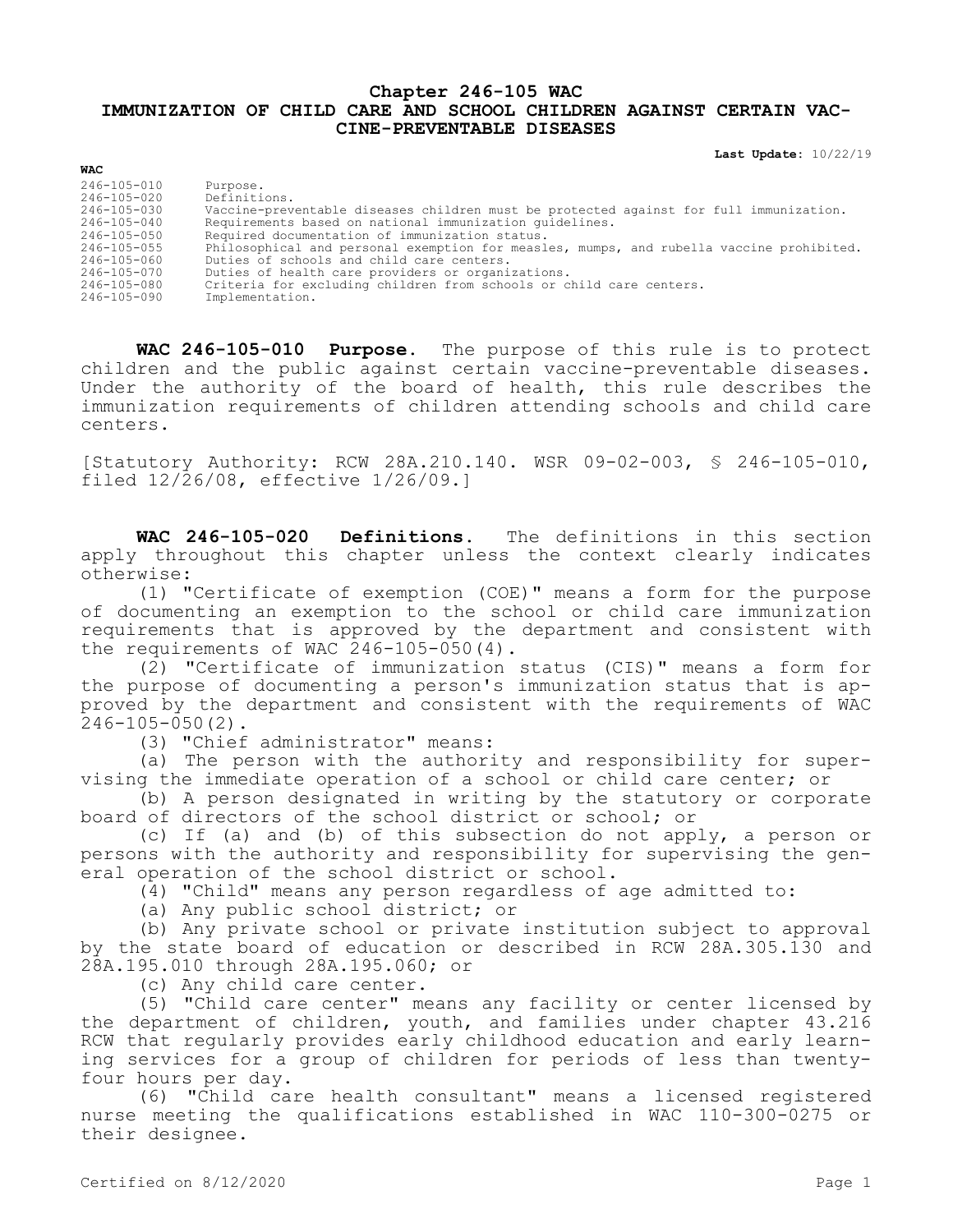(7) "Conditional" means a type of temporary immunization status where a child is not fully immunized against one or more of the vaccine-preventable diseases required by this chapter. A child in this status is allowed to attend a school or child care center only if the parent provides proof of immunization consistent with the schedule established in WAC 246-105-060 (2)(a).

(8) "Department" means the Washington state department of health.

(9) "Exempt" or "exemption" means a type of immunization status where a child has not been fully immunized against one or more of the vaccine-preventable diseases required by this chapter due to medical, religious, philosophical or personal reasons. A child in this status is allowed to attend a school or child care center only by providing the required COE form.

(10) "Full immunization" or "fully immunized" means an immunization status where a child has proof of acquired immunity or has been vaccinated with immunizing agents against each of the vaccine-preventable diseases listed in WAC 246-105-030 according to the national immunization guidelines described in WAC 246-105-040.

(11) "Health care practitioner" means a physician licensed under chapter 18.71 or 18.57 RCW, a naturopath licensed under chapter 18.36A RCW, a physician assistant licensed under chapter 18.71A or 18.57A RCW, or an advanced registered nurse practitioner licensed under chapter 18.79 RCW.

(12) "Health care provider" means a person licensed, certified or registered in a profession listed in RCW 18.130.040(2), if administering vaccinations is within the profession's scope of practice.

(13) "Immunizing agent" means any vaccine or other immunologic drug licensed and approved by the United States Food and Drug Administration (FDA), or meeting World Health Organization (WHO) requirements, for immunization of persons against vaccine-preventable diseases.

(14) "Local health officer" means the individual appointed under chapter 70.05 RCW as the health officer for the local health department, or appointed under chapter 70.08 RCW as the director of public health of a combined city-county or combined county health district.

(15) "Medically verified immunization record" means a valid record that is:

(a) An electronic or written medical health record from a health care provider or facility at which the provider practices; or

(b) A document from a secure, web-based application that records and tracks immunization dates such as an immunization registry.

(16) "National immunization guidelines" means guidelines that are:

(a) Approved by the Advisory Committee on Immunization Practices (ACIP); and

(b) Published in the *Morbidity and Mortality Weekly Report (MMWR)*; and

(c) Consistent with the terms and conditions set forth in WAC 246-105-040.

(17) "Out of compliance" means a type of immunization status where a child:

(a) Is not fully immunized for their age and grade against any of the vaccine-preventable diseases listed in WAC 246-105-030 according to the national immunization guidelines described in WAC 246-105-040; and

(b) Is not in conditional status for the missing required immunization; and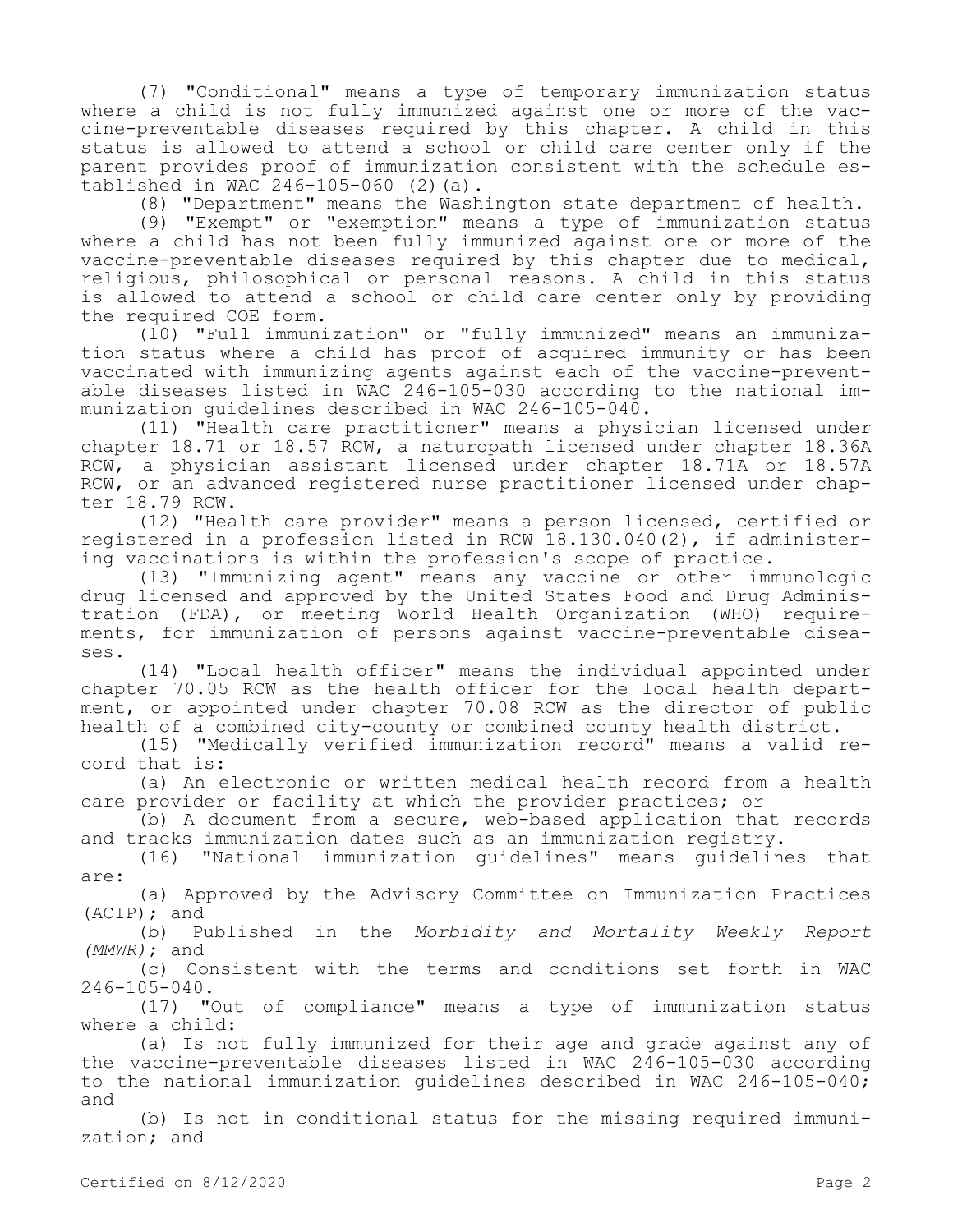(c) Does not have a COE for the missing required immunization.

(18) "Parent" means, for the purposes of signature requirements in this rule:

(a) The mother, father, legal guardian, or any adult *in loco parentis* of a child less than eighteen years of age; or

(b) A person who is eighteen years of age or older and signing for themselves; or

(c) An emancipated minor.

(19) "Religious membership" means membership in a religious body or church whose teachings or beliefs preclude a health care practitioner from providing medical treatment to the child.

(20) "School" means a facility, site, or campus for programs of education as defined in RCW 28A.210.070 to include preschool and kindergarten through grade twelve.

(21) "School nurse" means person credentialed under chapter 18.79 RCW, meeting the qualifications for a school nurse established under chapter 181-79A WAC, or their designee.

(22) "Washington state immunization information system (WAIIS)" means a statewide, secure, web-based lifetime immunization registry that tracks medically verified immunization records for people of all ages in Washington state.

(23) "WAIIS school module" means a feature of the WAIIS that allows users to track and manage medically verified student and schoollevel immunization information.

[Statutory Authority: RCW 28A.210.140, 28A.210.080, and 28A.210.100. WSR 19-21-161, § 246-105-020, filed 10/22/19, effective 8/1/20. Statutory Authority: RCW 28A.210.140 and 28A.210.090. WSR 14-06-037, § 246-105-020, filed 2/25/14, effective 3/28/14. Statutory Authority: RCW 28A.210.140. WSR 09-02-003, § 246-105-020, filed 12/26/08, effective 1/26/09.]

**WAC 246-105-030 Vaccine-preventable diseases children must be protected against for full immunization.** In accordance with the conditions of this chapter, a child is required to be vaccinated against, or show proof of acquired immunity for, the following vaccine-preventable diseases before attending school or a child care center:

- (1) Chickenpox (Varicella);
- (2) Diphtheria;
- (3) German measles (Rubella);
- (4) Haemophilus influenzae type B disease;
- (5) Hepatitis B;
- (6) Measles (Rubeola);
- (7) Mumps;
- (8) Pneumococcal disease;
- (9) Polio (Poliomyelitis);
- (10) Tetanus; and
- (11) Whooping cough (Pertussis).

[Statutory Authority: RCW 28A.210.140 and 28A.210.090. WSR 14-06-037,  $\overline{S}$  246-105-030, filed 2/25/14, effective 3/28/14. Statutory Authority: RCW 28A.210.140. WSR 09-02-003, § 246-105-030, filed 12/26/08, effective 1/26/09.]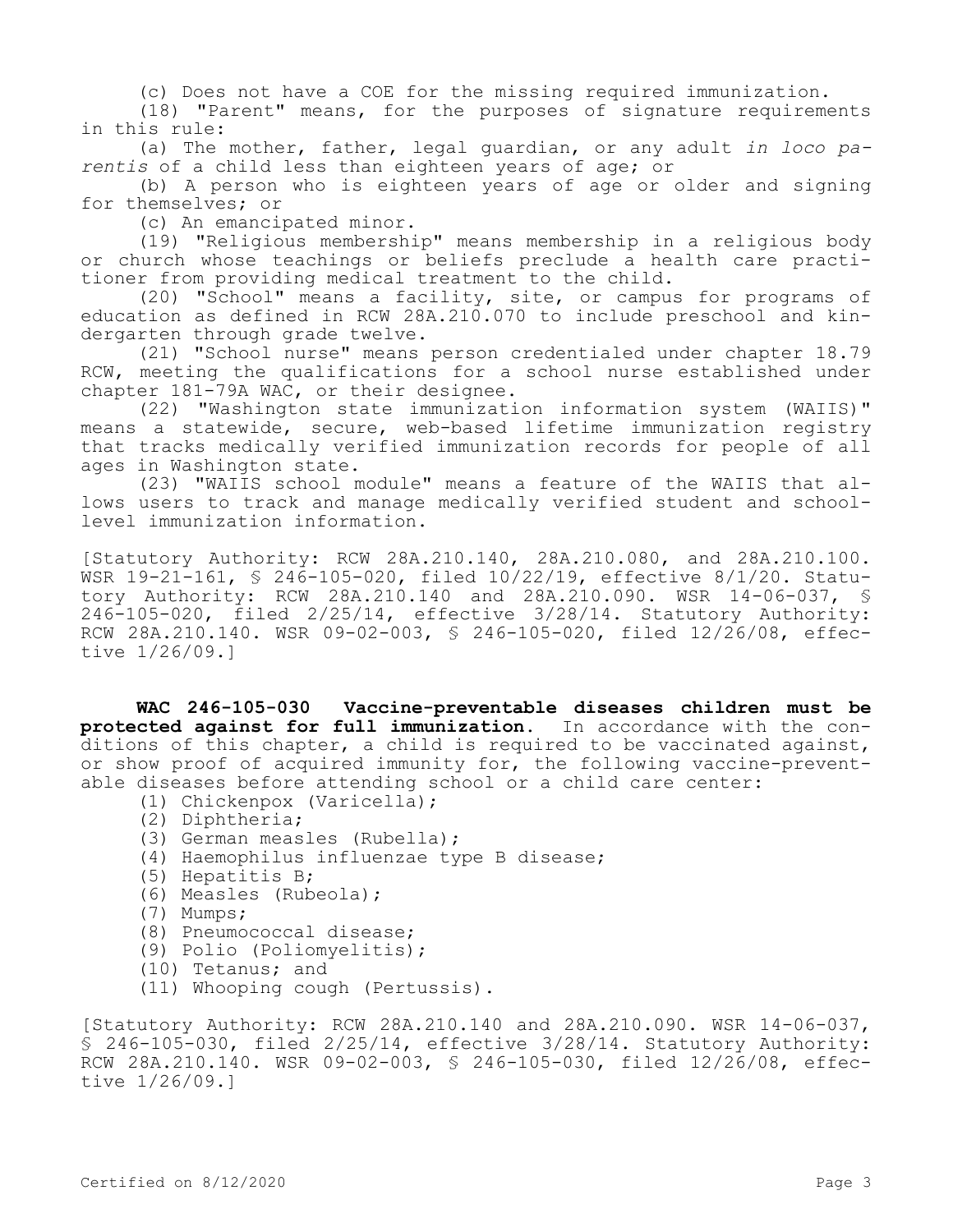## **WAC 246-105-040 Requirements based on national immunization guidelines.** The department shall develop and distribute implementation guidelines for schools and child care centers that are consistent with the national immunization guidelines described in this section and the requirements in WAC 246-105-090.

(1) Unless otherwise stated in this section, a child must be vaccinated against, or provide documentation of immunity against, each vaccine-preventable disease listed in WAC 246-105-030 at ages and intervals according to the national immunization guidelines in the "*Advisory Committee on Immunization Practices (ACIP) Recommended Immunization Schedule for Children and Adolescents Aged 18 Years or Younger— United States, 2019*"; as published in the *Morbidity and Mortality Weekly Report* (MMWR) 2019; 68(5):112-114.

(2) As part of the implementation guidelines, the department shall align the ages and intervals specified in the national immunization guidelines and this chapter with a corresponding grade level.

(3) In addition to the ages and intervals required by subsections (1) and (2) of this section, the following vaccine administration guidelines shall apply.

(a) Schools shall accept proof of immunization status by grade level as required by subsection (2) of this section.

(b) Schools and child care centers may accept one of the following as proof of a child's immunization status against varicella:

(i) Documentation on the CIS form that the child received age appropriate varicella vaccine; or

(ii) Diagnosis or verification of a history of varicella disease by a health care provider acting within their scope of practice; or

(iii) Diagnosis or verification of a history of herpes zoster by a health care provider acting within their scope of practice; or

(iv) Serologic proof of immunity against varicella; or

(v) Documentation by the parent that a child has a history of varicella. This type of proof will be accepted only for certain grade levels described in the department's implementation guidelines according to WAC 246-105-090(2).

[Statutory Authority: RCW 28A.210.140 and RCW 28A.210.080, 28A.210.100. WSR 19-21-161, § 246-105-040, filed 10/22/19, effective 11/22/19. Statutory Authority: RCW 28A.210.140 and 28A.210.060. WSR 17-16-124, § 246-105-040, filed 7/31/17, effective 8/31/17; WSR 16-15-103, § 246-105-040, filed 7/20/16, effective 8/20/16. Statutory Authority: RCW 28A.210.140 and 28A.210.090. WSR 14-06-037, § 246-105-040, filed 2/25/14, effective 3/28/14. Statutory Authority: RCW 28A.210.140. WSR 12-17-018, § 246-105-040, filed 8/2/12, effective 9/2/12; WSR 11-05-060, § 246-105-040, filed 2/11/11, effective 3/14/11; WSR 09-02-003, § 246-105-040, filed 12/26/08, effective 1/26/09.]

**WAC 246-105-050 Required documentation of immunization status.**  (1)(a) Before a child may attend a school or child care center, a parent must provide proof of immunization status using either a CIS or a COE form, or both. Information provided on these forms is to be used by a school nurse, child care health consultant, or the chief administrator to determine the immunization status of a child as: Fully immunized, out of compliance, conditional, or exempt.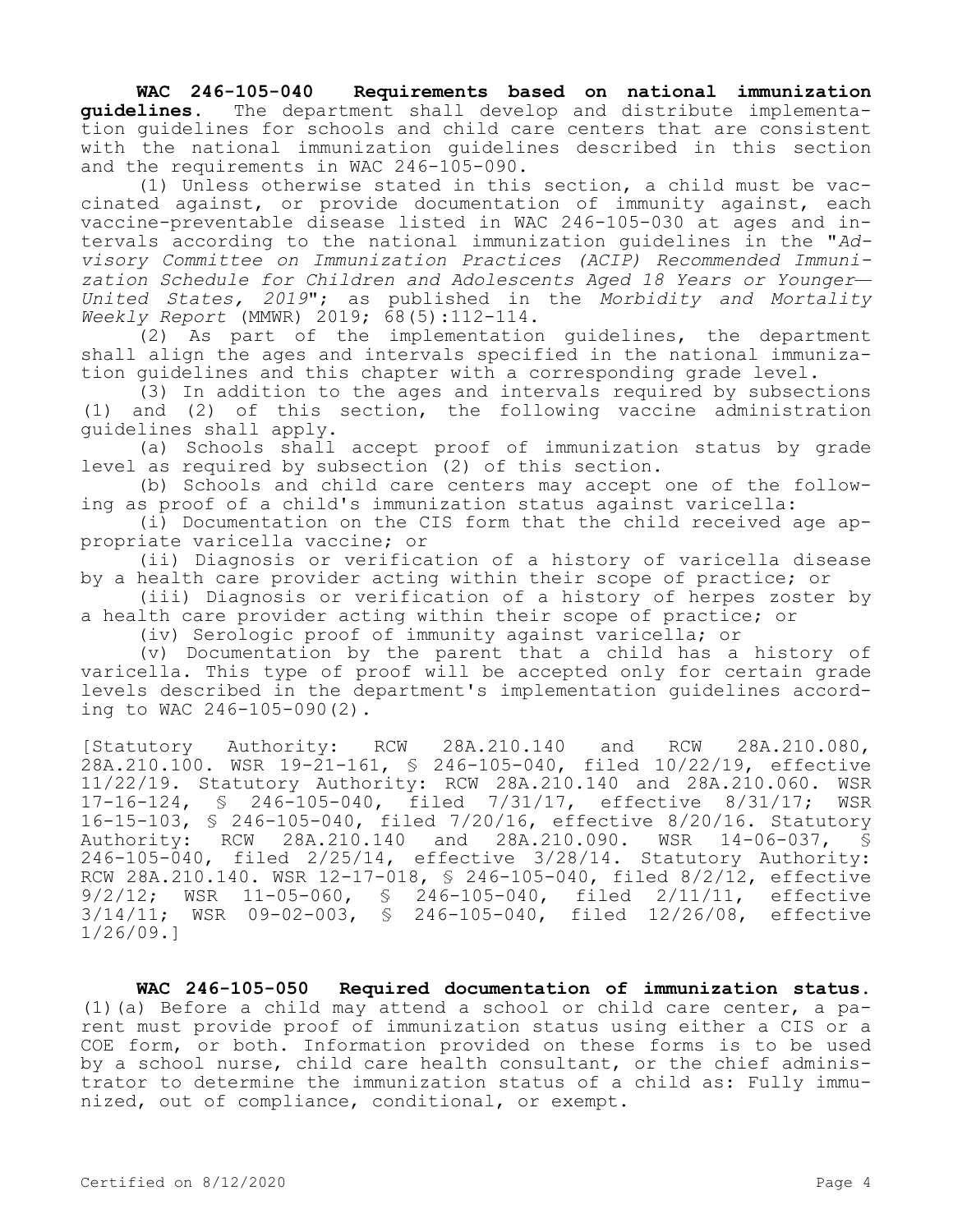(b) Any child identified as experiencing homelessness under the McKinney-Vento Homeless Assistance Act 42 U.S.C. 11431 et seq., or in foster care under 20 U.S.C.  $6311(q)$  (1)(E) lacking documentation of immunization status on or before the first day of attendance must be immediately enrolled and allowed to fully participate in all school activities.

(2) The CIS form must be either produced from the WAIIS or a department-approved hardcopy CIS form. A hardcopy CIS form not produced from the WAIIS must include completion of the following fields:

(a) Name of child;

(b) Birth date;

(c) Type of vaccine(s) administered;

(d) Month, day, and year of each dose of vaccine received;

(e) A section to indicate whether a COE form accompanies the CIS form;

(f) If applicable, a statement signed and dated by a parent acknowledging the requirements for their child's attendance under conditional status, which includes progress towards full immunization consistent with the schedule established in WAC 246-105-060 (2)(a);

(g) A section to document serologic proof of immunity signed by a health care provider acting within their scope of practice; and

(h) A statement signed and dated by a health care provider stating that the information on the CIS is accurate; or

(i) A statement signed and dated by a school nurse, child care health consultant, or the chief administrator stating that they have confirmed the accuracy of the CIS by review of the child's medically verified immunization record, and have attached the medically verified record to the CIS. For the verification to be valid the immunization record must contain:

(i) Name of child;

(ii) Birth date;

(iii) Type(s) of vaccines administered;

(iv) Month, day, and year of each vaccine administration or if applicable serologic proof of immunity verified by a health care provider acting within their scope of practice; and

(v) The name and signature of the health care provider responsible for administering or reviewing each immunization; or

(vi) A unique stamp, logo, or other information identifying the health care provider or facility at which the provider practices.

(3) Alternately, in lieu of a CIS, a school or child care center using the WAIIS school module may accept verification by school staff that the child is fully immunized as recorded in the WAIIS.

(4) A parent who seeks an exemption to the immunization requirement must provide a department-approved COE form signed by a parent. A COE form must include:

(a) Name of child;

(b) Birth date;

(c) A field to indicate whether the parent is claiming a medical, religious, personal, or philosophical exemption. Philosophical and personal objections may not be used to exempt a child from measles, mumps, and rubella vaccine as described in WAC 246-105-055. This field must include:

(i) A statement from a health care practitioner that includes the practitioner's printed name, signature, and date of signature stating that they have provided the parent information about the benefits and risks of immunization to the child as a condition of obtaining a medical, religious, personal, or philosophical exemption;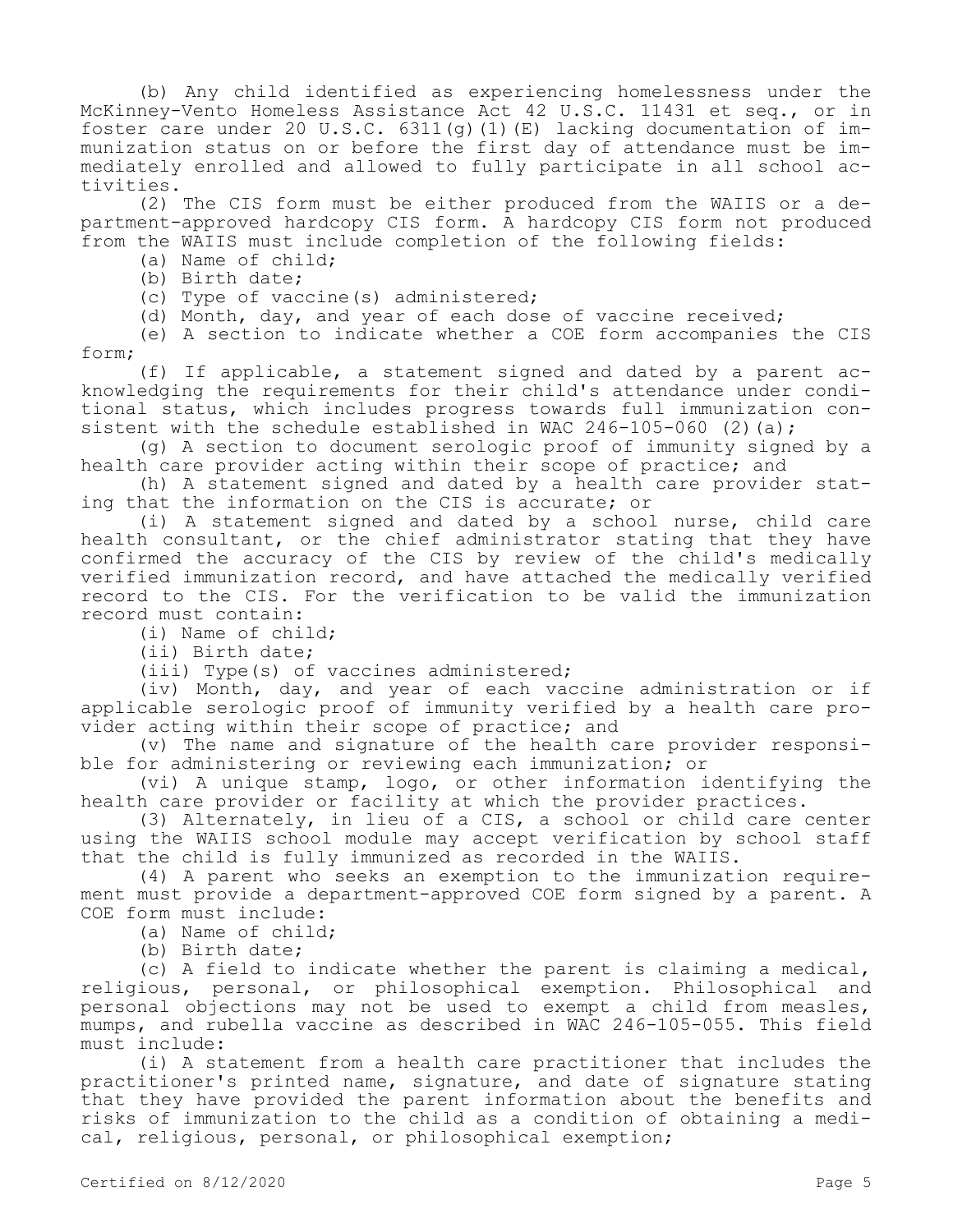(ii) The requirement in  $(4)(c)(i)$  of this subsection does not apply to a parent who demonstrates a religious membership under subsection (4)(c)(vi) of this subsection;

(iii) A field to indicate any permanent or temporary medical exemption, and if temporary, the exemption expiration date for one or more vaccines which must be signed and dated by a health care practitioner;

(iv) A field to indicate any personal or philosophical exemption for one or more vaccines, except for the measles, mumps, and rubella vaccine as described in WAC 246-105-055;

(v) A field to indicate any religious exemption for one or more vaccines; and

(vi) A field to demonstrate religious membership. This must include a statement signed and dated by the parent affirming membership in a church or religious body where the teachings of the church or religious body preclude a health care practitioner from providing medical treatment to the child;

(d) Notice to parents that if an outbreak of vaccine-preventable disease for which the child is exempted occurs, the child may be excluded from the school or child care center for the duration of the outbreak; and

(e) Parent signature and date.

(5) Parents who must include a signed statement from a health care practitioner under subsection  $(4)(c)(i)$  of this section may submit:

(a) A photocopy of the signed COE in place of the original; or

(b) Along with the COE form, a letter from the health care practitioner in lieu of the signed statement under subsection (4)(c)(i) of this section. The letter must:

(i) Indicate that the health care practitioner has provided the parent information about the benefits and risks of immunization to the child;

(ii) Reference the child's name; and

(iii) Be signed and dated by the health care practitioner.

(6) If immunizations are deferred on a temporary basis for medical reasons under subsection  $(4)$  (c)(iii) of this section, the child must provide proof of full immunization consistent with the schedule established in WAC 246-105-060 (2)(a) once the medical exemption has expired.

[Statutory Authority: RCW 28A.210.140, 28A.210.080, and 28A.210.100. WSR 19-21-161, § 246-105-050, filed 10/22/19, effective 8/1/20. Statutory Authority: RCW 28A.210.140 and 28A.210.090. WSR 14-06-037, § 246-105-050, filed 2/25/14, effective 3/28/14. Statutory Authority: RCW 28A.210.140. WSR 09-02-003, § 246-105-050, filed 12/26/08, effective 1/26/09.]

**WAC 246-105-055 Philosophical and personal exemption for measles, mumps, and rubella vaccine prohibited.** A philosophical or personal exemption may not be used to exempt a child from the measles, mumps, and rubella immunization requirement.

[Statutory Authority: RCW 28A.210.140, 28A.210.080, and 28A.210.100. WSR 19-21-161, § 246-105-055, filed 10/22/19, effective 11/22/19.]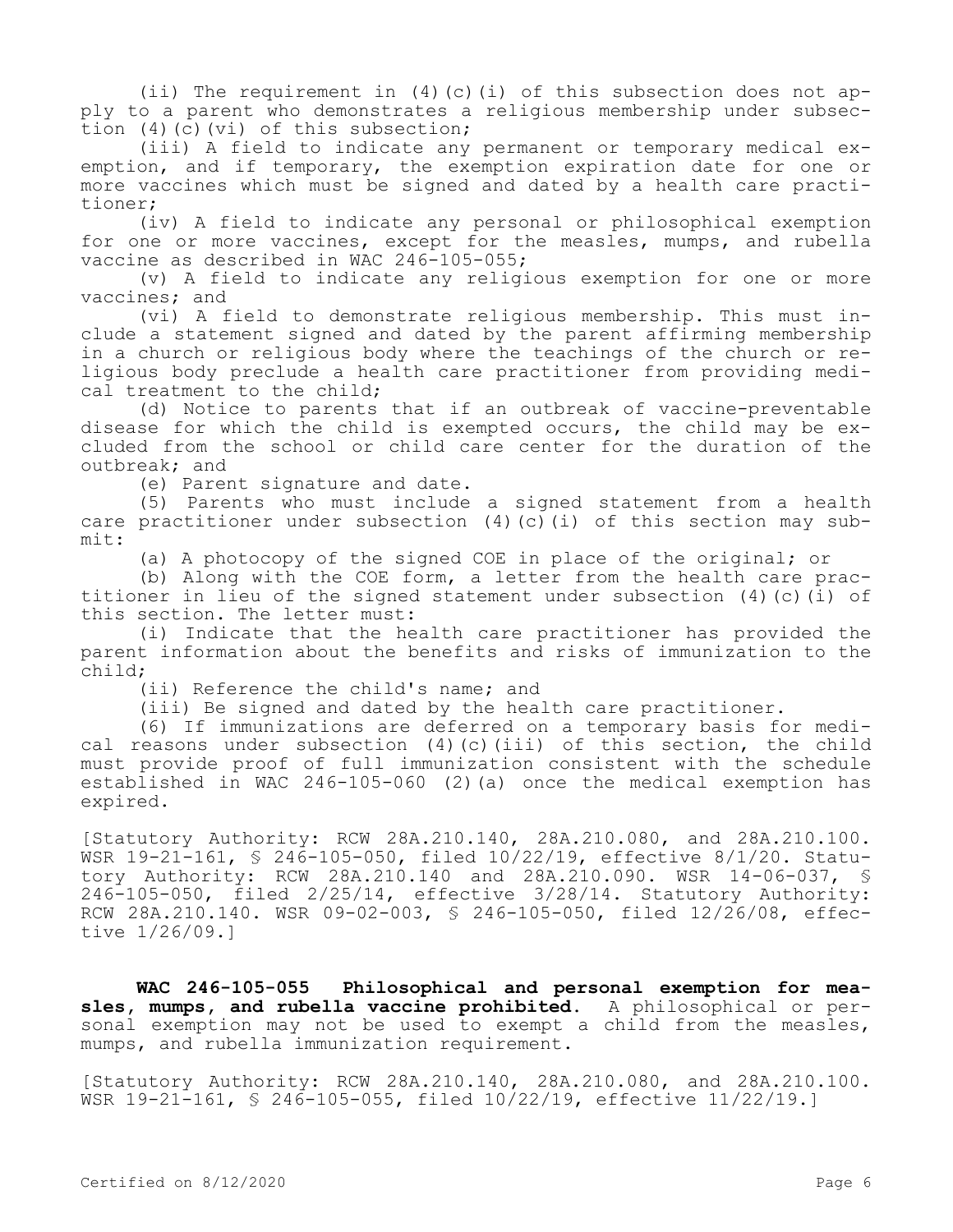**WAC 246-105-060 Duties of schools and child care centers.** (1) Schools and child care centers shall require on or before the first day of attendance either a CIS or COE form that documents a child's immunization status as required by WAC 246-105-050:

(a) For new enrollees registering for admission into preschool and kindergarten through grade twelve or a child care center as a requirement of admission;

(b) Annually for continued enrollment in a child care center; and

(c) Any child identified as experiencing homelessness under the McKinney-Vento Homeless Assistance Act 42 U.S.C. 11431 et seq., or in foster care under 20 U.S.C.  $6311(q)$  (1)(E) lacking documentation of immunization status on or before the first day of attendance must be immediately enrolled and allowed to fully participate in all school activities.

(2) A school nurse, child care health consultant, or chief administrator shall use information from the CIS or COE form to determine the immunization status of a child as: Fully immunized, out of compliance, conditional, or exempt.

(a) For enrollees attending under conditional status or an enrollee with an expired temporary medical exemption, except those identified under subsection  $(1)(c)$  of this section, the following schedule for documenting proof of full immunization applies:

(i) Any doses the child is eligible to receive based on the requirements established in WAC 246-105-040 must be administered on or before the first day of attendance. Any additional missing immunizations must be received within thirty calendar days after the first day of attendance or after a temporary medical exemption is no longer valid, unless receipt within such time is inconsistent with the national immunization guidelines; or

(ii) When the immunizations are part of a series with recommended intervals between doses, each additional missing immunization must be received no later than thirty calendar days past the recommended date of administration of the next dose as established by the national immunization guidelines.

(b) Failure to document proof of full immunization consistent with the schedule established in (a) of this subsection shall result in exclusion of a child from a school or a child care center as described in WAC 246-105-080.

(3) In maintaining child immunization records, schools and child care centers shall:<br>(a) Keep all

(a) Keep all department-approved forms described in WAC 246-105-050 for each enrolled child attending their school or child care.

(b) Keep or be able to produce within twenty-four hours a current list of children who are not fully immunized. This list must be transmitted to the local health department upon request.

(c) Return the applicable department-approved CIS or COE or a legible copy of such documents to the parent if the child is withdrawn from a school or child care center or transferred from the school. A school or child care center may not withhold from the parent a child's department-approved CIS or COE for any reasons, including nonpayment of school or child care center fees.

(d) Provide access to immunization records to agents of the state or local health department of each child enrolled.

(4) In maintaining child immunization records, the chief administrator shall: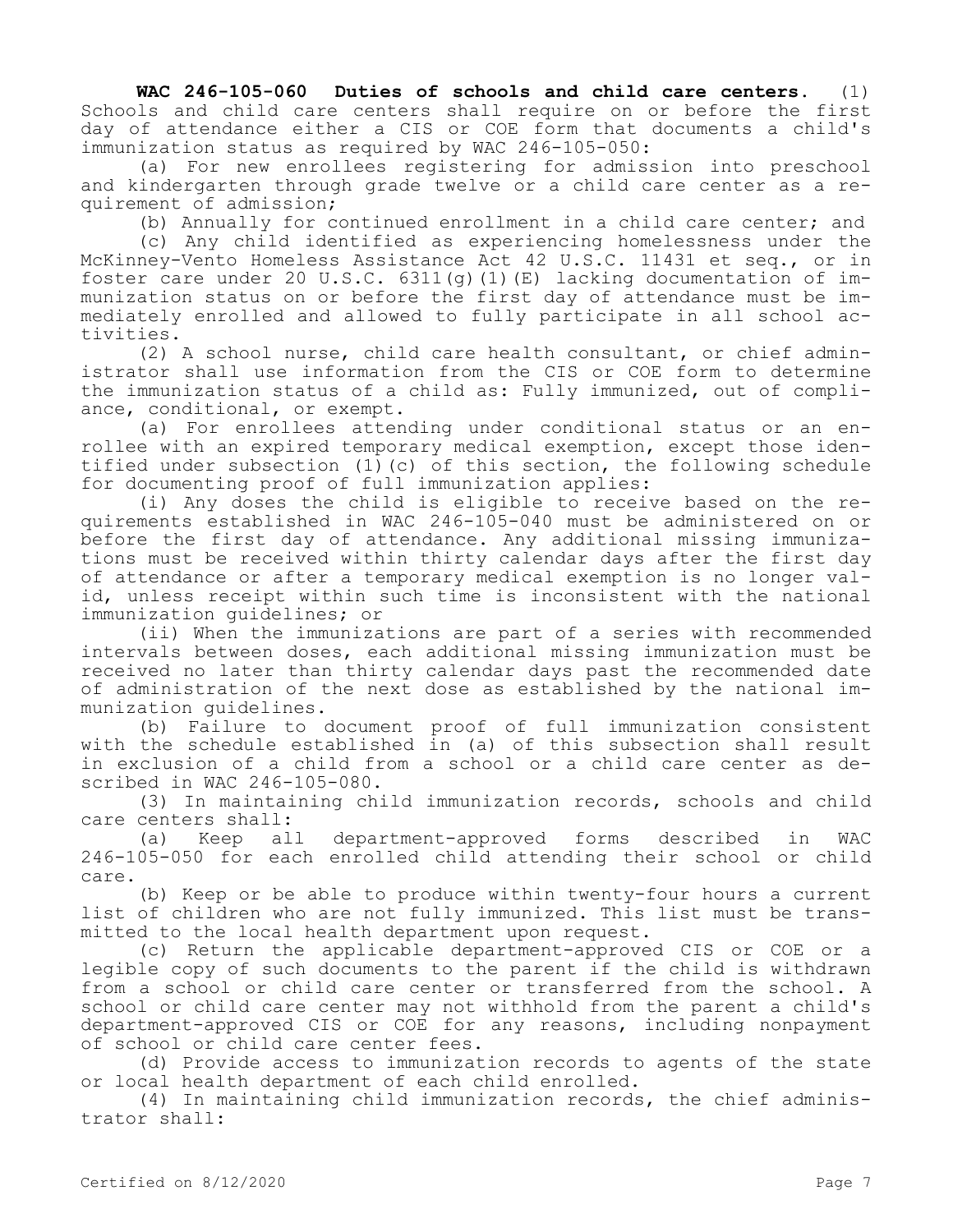(a) Retain records for at least three years on a child who is excluded from school under this chapter. The record must include the child's name, address, and date of exclusion.

(b) Submit an immunization status report under RCW 28A.210.110 in a manner approved by the department. The report must be submitted to the department by November 1 of each year. If a school opens after October 1, the report is due thirty calendar days from the first day of school.

[Statutory Authority: RCW 28A.210.140, 28A.210.080, and 28A.210.100. WSR 19-21-161, § 246-105-060, filed 10/22/19, effective 8/1/20. Statutory Authority: RCW 28A.210.140 and 28A.210.090. WSR 14-06-037, § 246-105-060, filed 2/25/14, effective 3/28/14. Statutory Authority: RCW 28A.210.140. WSR 09-02-003, § 246-105-060, filed 12/26/08, effective 1/26/09.]

**WAC 246-105-070 Duties of health care providers or organizations.** A health care provider administering immunizations, or the organizations he or she works for, either public or private, shall furnish each person immunized, or their parent, with a medically verified immunization record containing information required by this chapter.

[Statutory Authority: RCW 28A.210.140, 28A.210.080, and 28A.210.100. WSR 19-21-161, § 246-105-070, filed 10/22/19, effective 8/1/20. Statutory Authority: RCW 28A.210.140 and 28A.210.090. WSR 14-06-037, § 246-105-070, filed 2/25/14, effective 3/28/14. Statutory Authority: RCW 28A.210.140. WSR 09-02-003, § 246-105-070, filed 12/26/08, effective 1/26/09.]

**WAC 246-105-080 Criteria for excluding children from schools or child care centers.** For any child excluded under subsection (1), (2), or (3) of this section, schools must use procedures consistent with chapters 180-38 and 392-380 WAC. A school or child care center shall exclude a child if one or more of the following applies:

(1) Parent(s) fail to provide documentation of immunization status as required in WAC 246-105-050 on or before the child's first day of attendance.

(2) A child attending under conditional status fails to make progress toward full immunization as required in WAC 246-105-060 (2)(a).

(3) A child has been admitted under a temporary medical exemption and the particular vaccine for which the exemption was granted is no longer contraindicated and the child fails to make progress toward full immunization as required in WAC 246-105-060 (2)(a).

(4) A local health officer excludes a child from school or a child care center under chapter 246-110 WAC during an outbreak of a vaccine-preventable disease if the child has not been fully immunized against that disease due to:

- (a) Conditional status;
- (b) Out of compliance status;
- (c) Medical exemption;
- (d) Religious exemption;
- (e) Philosophical exemption; or
- (f) Personal exemption.